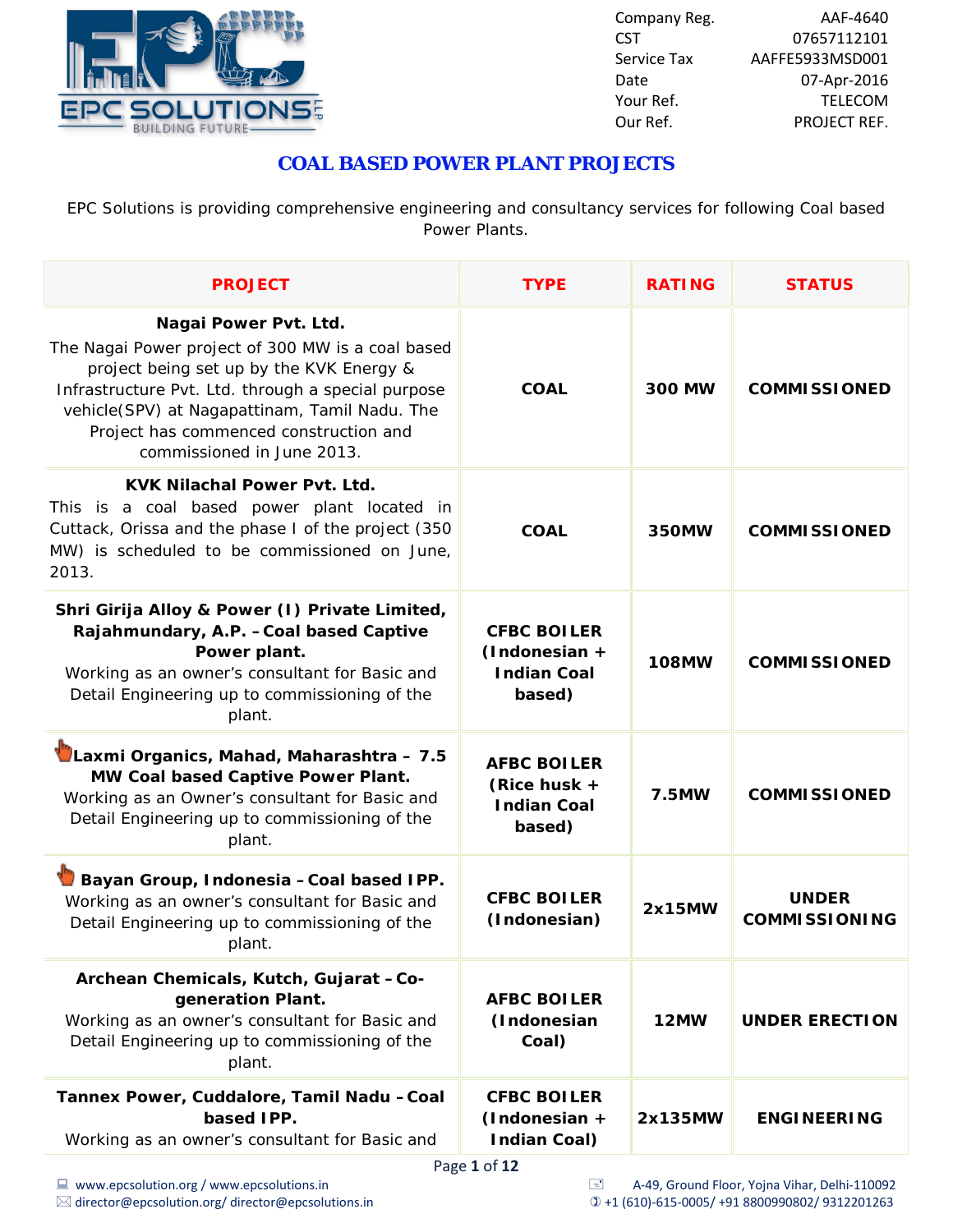

| Detail Engineering up to commissioning of the<br>plant.                                                                                                                                                                 |                                                                                   |        |                    |
|-------------------------------------------------------------------------------------------------------------------------------------------------------------------------------------------------------------------------|-----------------------------------------------------------------------------------|--------|--------------------|
| Deify Infrastructure (Jayaswal Neco Group),<br>Bilaspur, Chhattisgarh - Coal based Captive<br>Power plant.<br>Working as an owner's consultant for Basic and<br>Detail Engineering up to commissioning of the<br>plant. | $WHRB + CFBC$<br><b>BOILER</b><br>(Coal cum waste<br>heat recovery<br>based CPP.) | 2x25MW | <b>ENGINEERING</b> |
| Vandana Global, Raipur - Coal based Captive<br>Power plant.<br>Working as an owner's consultant for Basic and<br>Detail Engineering up to commissioning of the<br>plant.                                                | <b>AFBC BOILER</b><br>(Indonesian<br>Coal)                                        | 20MW   | <b>ENGINEERING</b> |
| Shree Gluco Bio Tech, Mandya - Coal based<br><b>Captive Power plant and Starch Plant</b><br>Working as an owner's consultant for Basic and<br>Detail Engineering up to commissioning of the<br>Power plant.             | <b>AFBC BOILER</b><br>(Indonesian<br>Coal)                                        | 3MW    | <b>ENGINEERING</b> |
| M/s Ashoka Distillers & Chemicals Pvt. Ltd-<br><b>Coal based Captive Plant.</b><br>Working as an owner's consultant for Basic and<br>Detail Engineering up to commissioning of the<br>Power plant                       | <b>AFBC BOILER</b><br>(Indian Coal)                                               | 4MW    | <b>ENGINEERING</b> |

### **BIO MASS BASED POWER PLANT PROJECTS**

EPC Solutions is providing comprehensive engineering and consultancy services for following Biomass based Power Plants.

| <b>PROJECT</b>                                                                                                                                          | <b>TYPE</b>                                  | <b>RATING</b> | <b>STATUS</b>       |
|---------------------------------------------------------------------------------------------------------------------------------------------------------|----------------------------------------------|---------------|---------------------|
| Gaps Power, Aurangabad - IPP Power Plant<br>Working as an Owner's consultant for Basic and<br>Detail Engineering up to commissioning of the<br>plant.   | <b>Biomass with</b><br><b>Cotton stalk</b>   | 13MW          | <b>COMMISSIONED</b> |
| Shanti GD Ispat, Raipur - IPP Power plant.<br>Working as an owner's consultant for Basic and<br>Detail Engineering up to commissioning of the<br>plant. | <b>Rice Husk based</b><br><b>Power Plant</b> | 15MW          | <b>COMMISSIONED</b> |
| Sunquest Energy Sdn Bhd, Malaysia - IPP                                                                                                                 | <b>Biomass</b>                               | 6.5MW         | <b>COMMISSIONED</b> |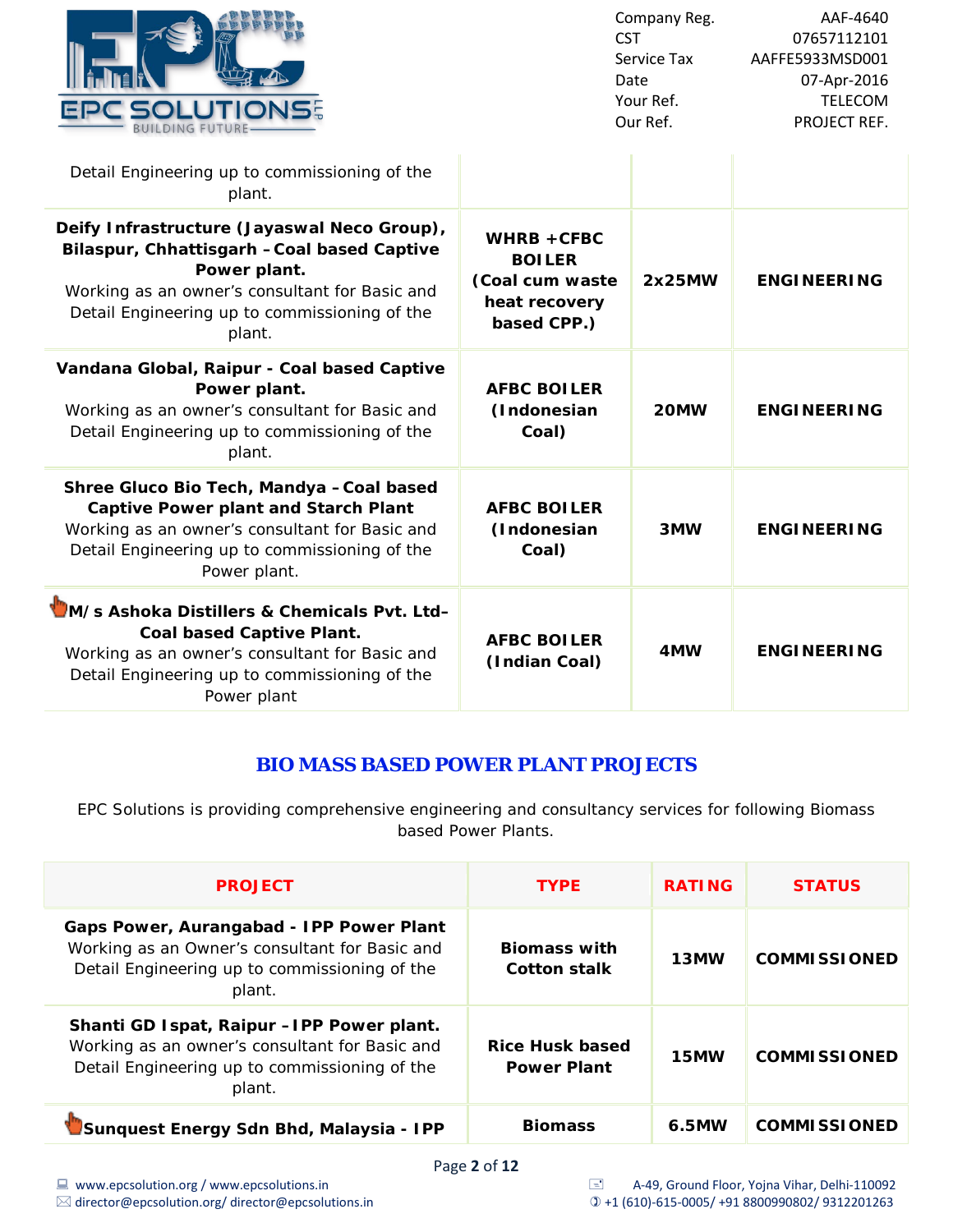

| EPC SOLI                                                                                                                                                             | <b>CST</b><br>Date<br>Your Ref.<br>Our Ref.    | Company Reg.<br>Service Tax | AAF-4640<br>07657112101<br>AAFFE5933MSD001<br>07-Apr-2016<br><b>TELECOM</b><br>PROJECT REF. |
|----------------------------------------------------------------------------------------------------------------------------------------------------------------------|------------------------------------------------|-----------------------------|---------------------------------------------------------------------------------------------|
| <b>Power Plant</b><br>Working as a Engineering consultant for the EPC<br>contractor M/s. Transturbo Engineering Sdn Bhd,<br>Malaysia.                                | <b>(Extracted Fruit</b><br>Bunch)              |                             |                                                                                             |
| Pioneer Industries, Pathankot - Captive<br>Power plant.<br>Working as an owner's consultant for Basic and<br>Detail Engineering up to commissioning of the<br>plant. | <b>Rice Husk based</b><br><b>Power Plant</b>   | 3MW                         | <b>COMMISSIONED</b>                                                                         |
| Bhatinda Chemicals, Bhatinda - Captive<br>Power plant.<br>Working as an owner's consultant for Basic and<br>Detail Engineering up to commissioning of the<br>plant.  | <b>Rice Husk based</b><br><b>Power Plant</b>   | 5MW                         | <b>COMMISSIONED</b>                                                                         |
| Matrix Agro, Chincholli - IPP Power plant.<br>Working as an owner's consultant for Basic and<br>Detail Engineering up to commissioning of the<br>plant.              | <b>Bengal Gram based</b><br><b>Power Plant</b> | 6MW                         | <b>UNDER</b><br><b>ERECTION</b>                                                             |

**cotton stalk 10MW ENGINEERING**

**cotton stalk 10MW ENGINEERING**

#### **Tara Power, Latur – IPP Power plant.**

Working as an Owner's consultant for Basic and Detail Engineering up to commissioning of the plant.

**Vasuki Power, Haveri – IPP Power plant.**

Working as an Owner's consultant for Basic and Detail Engineering up to commissioning of the plant.

**ELTT Project, Uruguay (Latin America – IPP Power plant.**

Working as a Detail Engineering Consultant for an EPC Contractor.

#### **Wood Chip 10MW UNDER ERECTION**

### **HFO/LDO/NATURAL GAS BASED POWER PLANTS**

**Biomass with** 

**Biomass with** 

EPC Solutions is providing comprehensive engineering and consultancy services for following HFO/LDO/Natural Gas based Power Plants.

| <b>PROJECT</b>                                                                       | <b>TYPF</b> | <b>RATING</b> | <b>STATUS</b>       |
|--------------------------------------------------------------------------------------|-------------|---------------|---------------------|
| Power & Energy Works, Miami - IPP power plant at<br>Iraq (Wartsila make 8L46 Engine) | <b>HFO</b>  | 64MW          | <b>COMMISSIONED</b> |
| $P_1, P_2, P_3, P_4, P_5$                                                            |             |               |                     |

Page **3** of **12**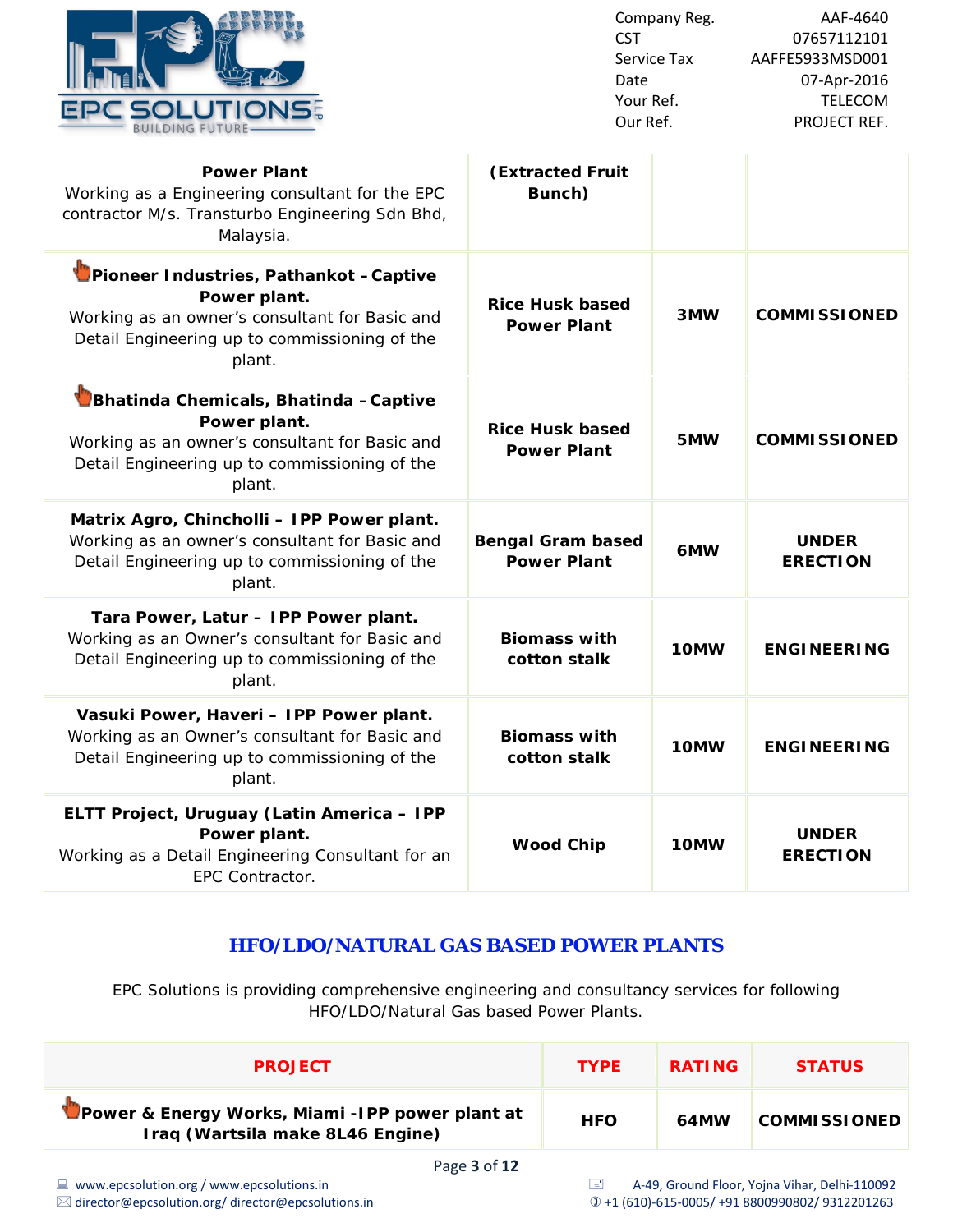

÷

| Working as an Owner's consultant for Basic and Detail<br>Engineering up to commissioning of the plant.                                                                                         |                              |              |                     |
|------------------------------------------------------------------------------------------------------------------------------------------------------------------------------------------------|------------------------------|--------------|---------------------|
| Power & Energy Works, Miami - IPP power plant at<br>Iraq (Wartsila make 6L46 Engine)<br>Working as an Owner's consultant for Basic and Detail<br>Engineering up to commissioning of the plant. | <b>HFO</b>                   | <b>24MW</b>  | <b>COMMISSIONED</b> |
| Angelique International- Diesel Engine based power<br>plant at Balingue Mali (West Africa)<br>Working as a Detail Engineering Consultant for an EPC<br>Contractor.                             | <b>DIESEL</b>                | <b>16MW</b>  | <b>COMMISSIONED</b> |
| Angelique International- Diesel Engine based power<br>plant at at Dharsalam, Mali(West Africa)<br>Working as a Detail Engineering Consultant for an EPC<br>Contractor                          | <b>DIESEL</b>                | 16MW         | <b>COMMISSIONED</b> |
| Angelique International- Diesel Engine based power<br>plant at Barundi (East Africa)<br>Working as a Detail Engineering Consultant for an EPC<br>Contractor.                                   | <b>DIESEL</b>                | 8MW          | <b>COMMISSIONED</b> |
| Angelique International- Diesel Engine based power<br>plant at Ethopia<br>Working as a Detail Engineering Consultant for an EPC<br>Contractor.                                                 | <b>DIESEL</b>                | 8MW          | <b>COMMISSIONED</b> |
| TurbomachEngineers- Thyagaraja<br>Commonwealth stadium.<br>Working as a Detail Engineering Consultant for an EPC<br>Contractor.                                                                | <b>NATURAL</b><br><b>GAS</b> | 3.5MW        | <b>COMMISSIONED</b> |
| Turbomach Engineers - Combined cycle plant for<br>Maruti Udyog<br>Working as a Detail Engineering Consultant for an EPC<br>Contractor.                                                         | <b>NATURAL</b><br><b>GAS</b> | 18MW         | <b>COMMISSIONED</b> |
| CLC Power, Bangladesh<br>Working as a Detail Engineering Consultant for an EPC<br>Contractor.                                                                                                  | <b>HFO</b>                   | <b>109MW</b> | <b>ENGINEERING</b>  |
| Tata Steel, Kalinga Nagar<br>Working as a Detail Engineering Consultant for an EPC<br>Contractor                                                                                               | <b>LDO</b>                   | 40MW         | <b>ENGINEERING</b>  |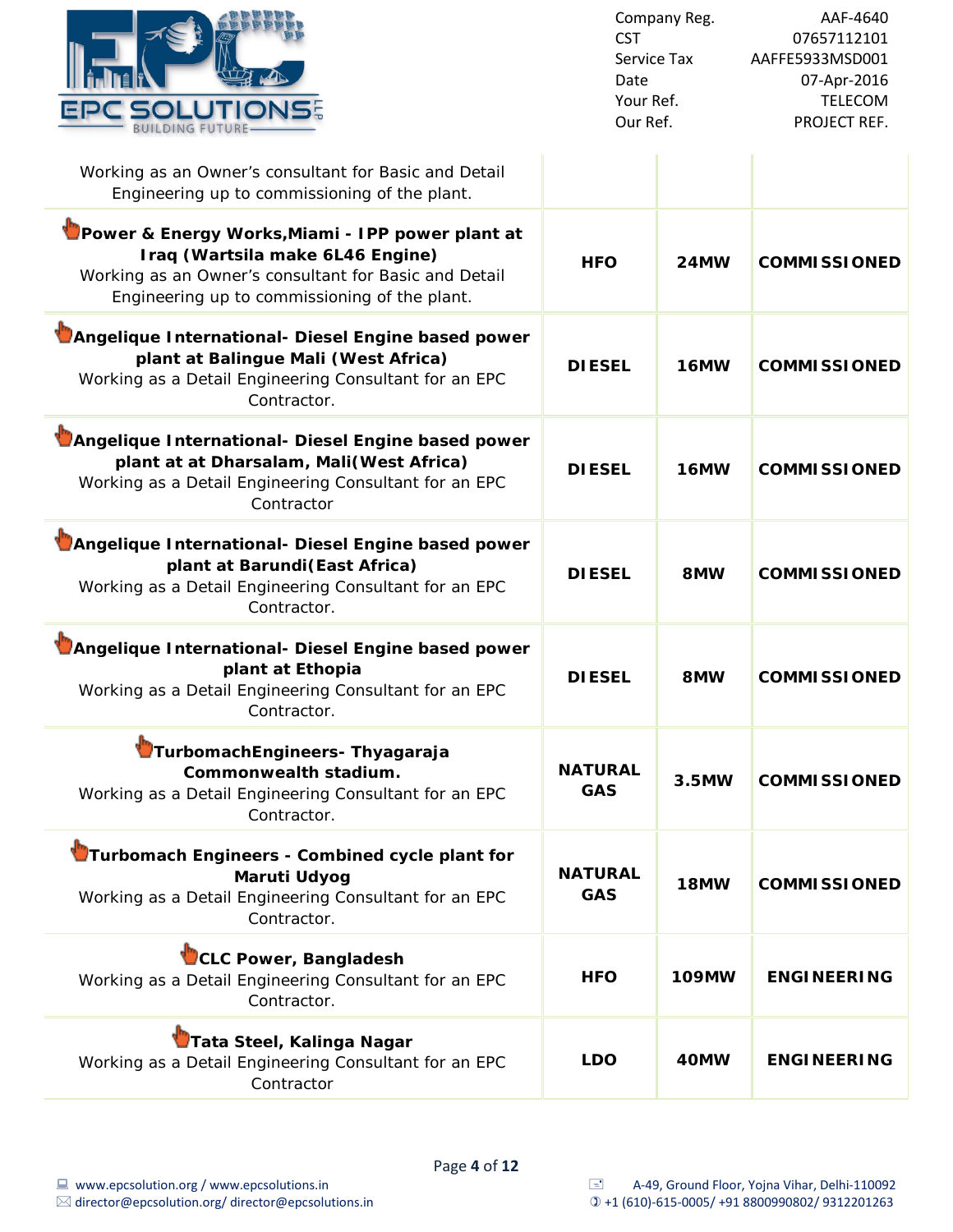

## **SOLAR POWER PLANTS & ENERGY TR. & DISTRIBUTION**

EPC Solutions is providing comprehensive engineering and consultancy services for the following Solar Power Plants.

| <b>PROJECT</b>                                                                                                                                                                                                                                                                 | <b>TYPE</b>                                                           | <b>RATING</b> | <b>STATUS</b>       |
|--------------------------------------------------------------------------------------------------------------------------------------------------------------------------------------------------------------------------------------------------------------------------------|-----------------------------------------------------------------------|---------------|---------------------|
| ACME TELE POWER LTD, Delhi -IPP power plant<br>at Bilkaner<br>Working as an Owner's consultant for Basic and Detail<br>Engineering up to commissioning of the plant.<br>ACME Solar Energy Pvt. Ltd<br>132/33kV Switchyard 25MW Solar Power Plant at Rajgarh<br>Madhya Pradesh. | <b>SOLAR</b><br><b>THERMAL-</b><br><b>TOWER</b><br><b>TECHNOLOGY</b>  | 27.5MW        | <b>COMMISSIONED</b> |
| ATRIA POWER, Bangalore - IPP power plant at<br><b>Kunigal</b><br>Working as an Owner's consultant for Basic and Detail<br>Engineering up to commissioning of the plant.                                                                                                        | <b>SOLAR</b><br><b>THERMAL-</b><br><b>TROUGH</b><br><b>TECHNOLOGY</b> | 3.0MW         | <b>COMMISSIONED</b> |
| <b>Refex Energy</b><br>220kV Substation for 10MW SPV for NTPC Unchahar,<br>Raebareli, U.P.                                                                                                                                                                                     | <b>Sub Station</b>                                                    | <b>10 MW</b>  | <b>COMMISSIONED</b> |
| Lanco Solar Energy Ltd.<br>66/11kV Switchyard 10MW Solar Power Project<br>at Charanka, Gujarat.<br>66kV Switchyard 5MW Solar Power Project at<br>GPPCL Charanka Gujarat.<br>132/33kV Switchyard 35 MW Solar Power<br>Project at Askandhra Rajasthan.                           | <b>Sub Station</b>                                                    | 50MW          | <b>COMMISSIONED</b> |
| Rajasthan Rajya Vidyut Prasaran Nigam<br><b>Limited - RRVPNL</b><br>400 KV Substation Transformer Bay at Jodhpur and Merta City.                                                                                                                                               | <b>Sub Station</b>                                                    | 50MW          | <b>COMMISSIONED</b> |
| Page 5 of 12                                                                                                                                                                                                                                                                   |                                                                       |               |                     |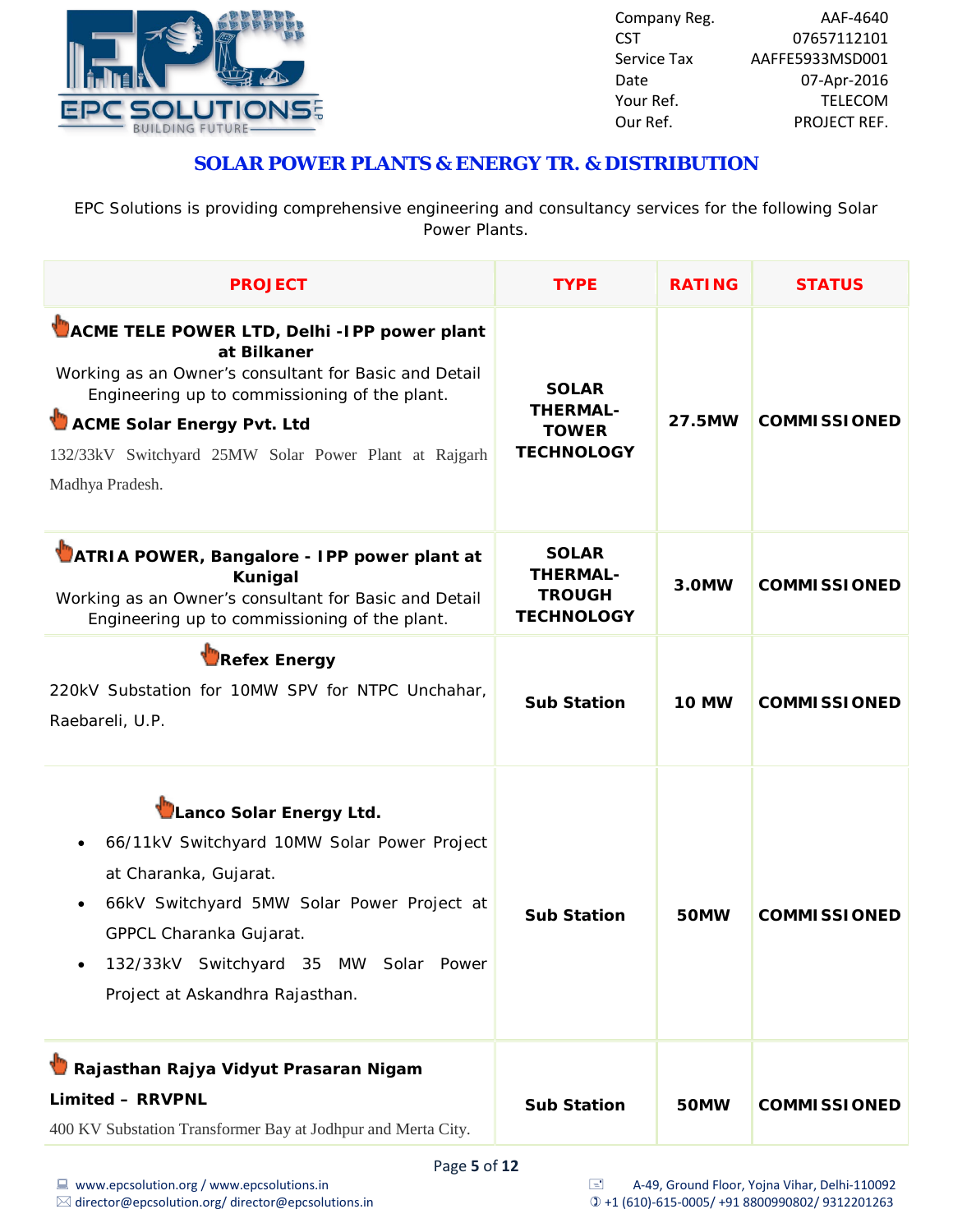

| <b>Bharat Heavy Electricals Limited</b><br>400kV 9Bay substation at Ukai, Gujrat.<br>400kV 5Bay substation at Akola, Maharashtra.<br>400kV 5Bay substation at Aurangabad, Maharashtra<br>$\bullet$<br>400 kV Controlled Shunt Reactor (CSR) Project at<br>Karad, Maharastra.<br>220kV, 3Bay substation at Dodaballapur, Karnataka                                                                                                                                                                                        | <b>Sub Station</b>     |              | <b>COMMISSIONED</b> |
|--------------------------------------------------------------------------------------------------------------------------------------------------------------------------------------------------------------------------------------------------------------------------------------------------------------------------------------------------------------------------------------------------------------------------------------------------------------------------------------------------------------------------|------------------------|--------------|---------------------|
| <b>KVK Energy Ventures Pvt. Ltd.</b><br>KVK Energy & Infrastructure Pvt. Ltd. was developing a 100<br>MW Solar thermal power project in Rajasthan through KVK<br>Energy Ventures Pvt. Ltd., which had participated in bidding for<br>development of solar thermal power project under Jawaharlal<br>Nehru National Solar Mission for supply of power to NTPC<br>Vidyut Vyapar Nigam Limited (NVVN), the nodal agency<br>designated by Government of India. The Project is scheduled<br>to be commissioned by March 2016. | Solar                  | 100MW        | <b>COMMISSIONED</b> |
| <b>Bharti Realty Ltd</b><br>220kV, GIS (Gas Insulated Substation) on EPC bases (Design,<br>Engineering, Supply, Erection & commissioning) for Data Centre<br>at Manesar, Gurgaon Haryana.                                                                                                                                                                                                                                                                                                                                | <b>GIS Sub Station</b> | <b>220kV</b> | <b>COMMISSIONED</b> |
| Honda Motorcycle and Scooter India Pvt.<br>Ltd.-<br>Establishing of 66kV,20×2 MVA GIS S/Station complete with<br>supply and installation of transformer, HT Panel etc. Including<br>civil work., Manaser, Haryana                                                                                                                                                                                                                                                                                                        | <b>GIS Sub Station</b> | <b>66kV</b>  | <b>COMMISSIONED</b> |

# **MINI HYDEL POWER PLANTS**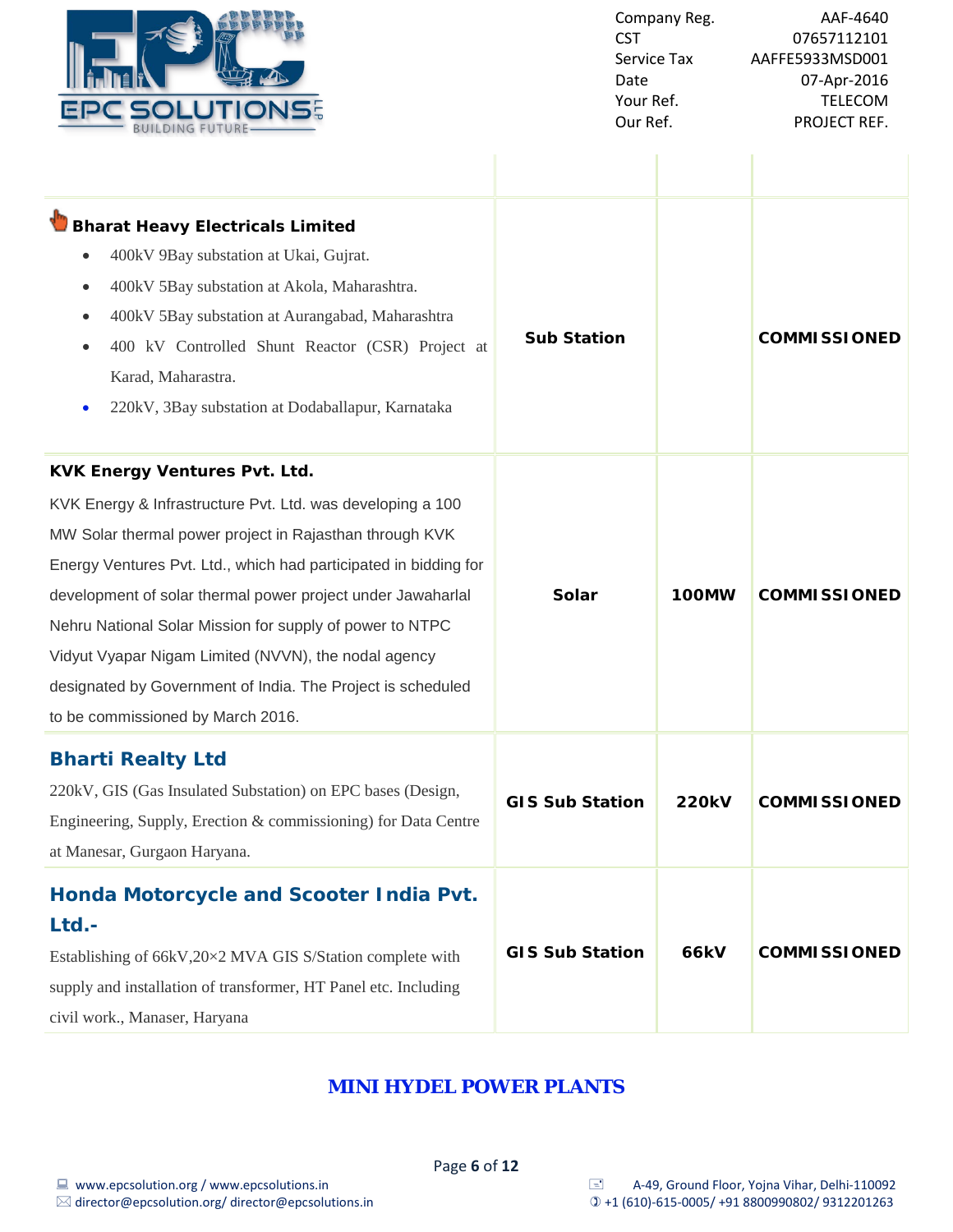

| Company Reg. | AAF-4640        |
|--------------|-----------------|
| <b>CST</b>   | 07657112101     |
| Service Tax  | AAFFE5933MSD001 |
| Date         | 07-Apr-2016     |
| Your Ref.    | <b>TFLFCOM</b>  |
| Our Ref.     | PROJECT REF.    |

EPC Solutions is providing comprehensive engineering and consultancy services for the following Mini Hydel Power Plants.

| <b>PROJECT</b>                                                                                                                                                                                                  | <b>TYPE</b>                                                                           | <b>RATING</b>  | <b>STATUS</b>       |
|-----------------------------------------------------------------------------------------------------------------------------------------------------------------------------------------------------------------|---------------------------------------------------------------------------------------|----------------|---------------------|
| SAI NIREHA POWER PVT LTD,<br><b>HYDERABAD.</b><br>KATTEPURA MINI HYDELSCHEME,<br>HASSAN, KARNATAKA<br>Working as an Owner's consultant for Basic<br>and Detail Engineering up to commissioning<br>of the plant. | <b>RUN-OFF RIVER</b><br><b>PROJECT</b><br><b>HORIZONTAL S-TYPE</b><br><b>TURBINE</b>  | 3x1.67MW       | <b>COMMISSIONED</b> |
| SHALIVAHANA GREEN ENERGY LTD,<br><b>SECUNDERABAD</b><br>JATASHANKARI SHEP, CHHATTISGARH<br>Working as an Owner's consultant for Basic<br>and Detail Engineering up to commissioning<br>of the plant.            | <b>RUN-OFF RIVER</b><br><b>PROJECT</b><br><b>HORIZONTAL FRANCIS</b><br><b>TURBINE</b> | 2x3.5MW        | <b>COMMISSIONED</b> |
| HAYEN HYDEL COMPANY PVT.LTD<br><b>CHAMPAMATI SHEP, ASSAM</b><br>Working as an Owner's consultant for Basic<br>and Detail Engineering up to commissioning<br>of the plant.                                       | <b>RUN-OFF RIVER</b><br><b>PROJECT</b><br><b>VERTICAL KAPLAN</b><br><b>TURBINE</b>    | 2x2.0MW        | <b>COMMISSIONED</b> |
| <b>BRAHMAPUTRA INFRA POWER</b><br>PVT.LTD, GUWAHATI<br>BORDIKORAI SHEP-(SCHEME-I), ASSAM<br>Working as an Owner's consultant for Basic<br>and Detail Engineering up to commissioning<br>of the plant.           | <b>CANAL BASED PROJECT</b><br><b>VERTICAL KAPLAN</b><br><b>TURBINE</b>                | 1X0.6MW        | <b>ENGINEERING</b>  |
| <b>BRAHMAPUTRA INFRA POWER</b><br>PVT.LTD, GUWAHATI<br>BORDIKORAI SHEP-(SCHEME-II), ASSAM<br>Working as an Owner's consultant for Basic<br>and Detail Engineering up to commissioning<br>of the plant.          | <b>CANAL BASED PROJECT</b><br><b>VERTICAL KAPLAN</b><br><b>TURBINE</b>                | <b>2X1.5MW</b> | <b>ENGINEERING</b>  |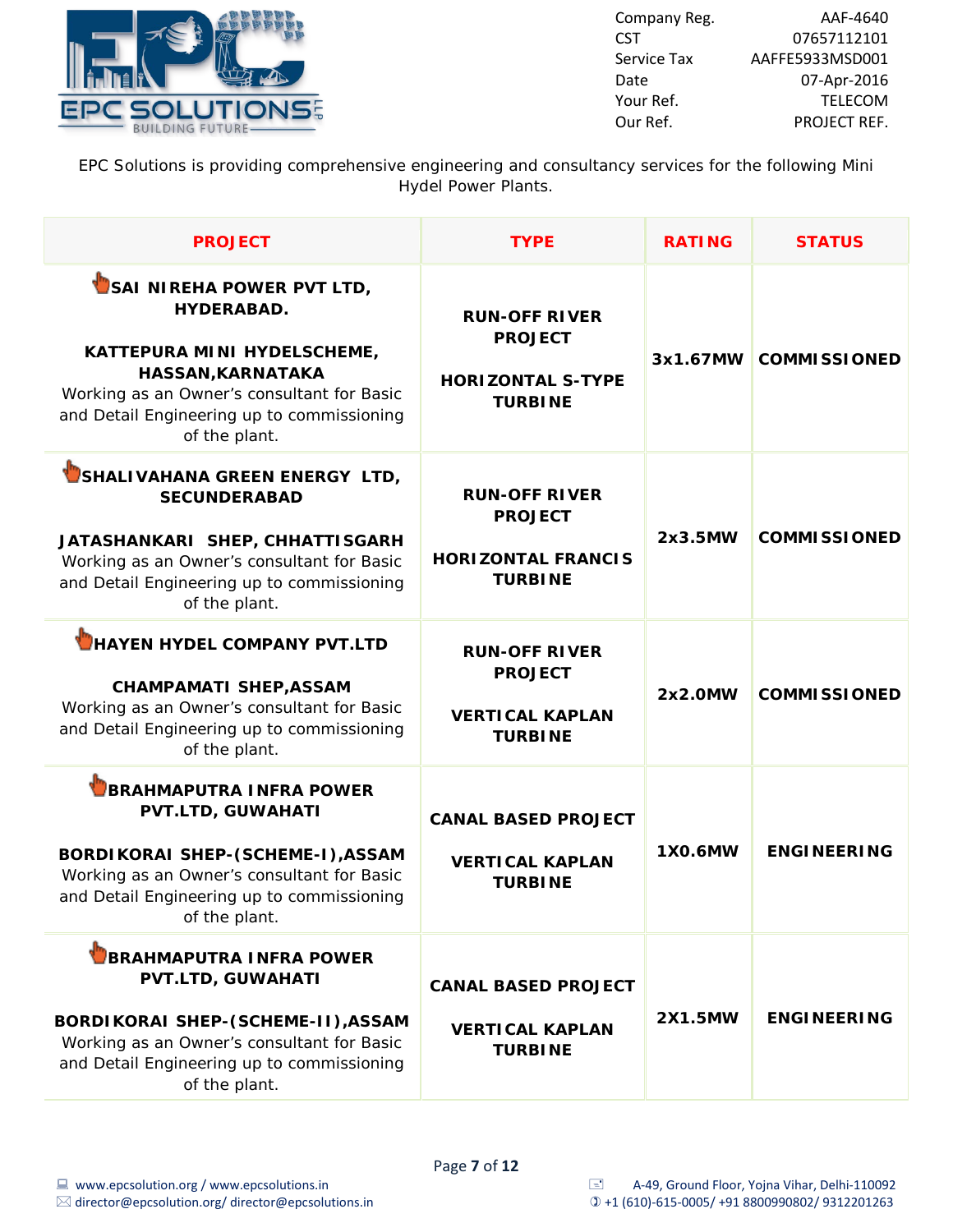| <b>fullid</b> f |                         |                |  |
|-----------------|-------------------------|----------------|--|
|                 | <b>BUILDING FUTURE-</b> | <b>OLUTION</b> |  |

T

| <b>BRAHMAPUTRA INFRA POWER</b><br><b>PVT.LTD, GUWAHATI</b><br>BORDIKORAI SHEP-(SCHEME-III), ASSAM<br>Working as an Owner's consultant for Basic<br>and Detail Engineering up to commissioning<br>of the plant.   | <b>CANAL BASED PROJECT</b><br><b>VERTICAL KAPLAN</b><br><b>TURBINE</b>                       | 2X1.5MW        | <b>ENGINEERING</b>  |
|------------------------------------------------------------------------------------------------------------------------------------------------------------------------------------------------------------------|----------------------------------------------------------------------------------------------|----------------|---------------------|
| <b>BRAHMAPUTRA INFRA POWER</b><br><b>PVT.LTD, GUWAHATI</b><br>BORDIKORAI SHEP-(SCHEME-IV), ASSAM<br>Working as an Owner's consultant for Basic<br>and Detail Engineering up to commissioning<br>of the plant.    | <b>CANAL BASED PROJECT</b><br><b>VERTICAL KAPLAN</b><br><b>TURBINE</b>                       | <b>1X1.0MW</b> | <b>ENGINEERING</b>  |
| AGNIPA ENERGO PVT LTD, GUWAHATI<br><b>PAHUMARA SHEP, ASSAM</b><br>Working as an Owner's consultant for Basic<br>and Detail Engineering up to commissioning<br>of the plant.                                      | <b>RUN-OFF RIVER</b><br><b>PROJECT</b><br><b>VERTICAL KAPLAN</b><br><b>TURBINE</b>           | <b>2X1.0MW</b> | <b>ENGINEERING</b>  |
| KHANDALERU POWER COMPANY LTD,<br><b>HYDERABAD</b><br>RAYABASAVANNA MHS,<br><b>HOSPET, KARNATAKA</b><br>Working as an Owner's consultant for Basic<br>and Detail Engineering up to commissioning<br>of the plant. | <b>RESERVOIR/CANAL</b><br><b>BASED PROJECT</b><br><b>HORIZONTAL S-TYPE</b><br><b>TURBINE</b> | <b>1X1.4MW</b> | <b>COMMISSIONED</b> |
| <b>AVALON POWER PVT.LTD, KOLHAPUR</b><br><b>URMODI MINI HYDEL</b><br><b>SCHEME, MAHARASHTRA</b><br>Working as an Owner's consultant for Basic<br>and Detail Engineering up to commissioning<br>of the plant.     | <b>RESERVOIR BASED</b><br><b>PROJECT</b>                                                     | 1X3MW          | <b>ENGINEERING</b>  |

#### **SYSTEM ENGINEERING**

### **DETAILED ENGINEERING**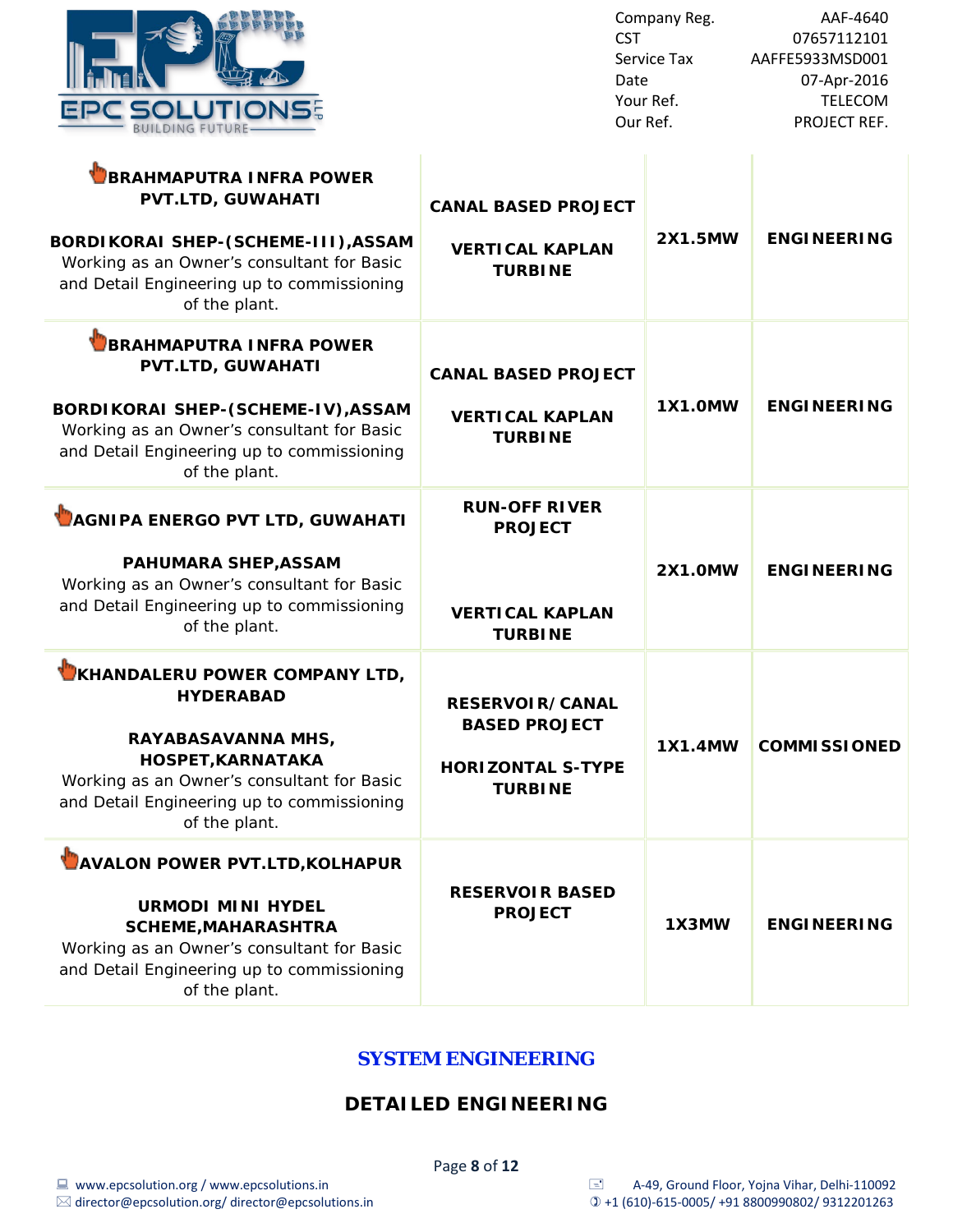

Following Detailed Engineering Projects were executed for various OEM's and EPC Contractors:

| $\bullet$ | Vizag Steel Plant, Engineering for TG island                                                                           | 13MW |
|-----------|------------------------------------------------------------------------------------------------------------------------|------|
| $\bullet$ | Bhilai Steel Plant, Engineering for TG island                                                                          | 30MW |
| $\bullet$ | Krishna Godavari, Civil and Structural Engg for Power Plant                                                            | 60MW |
| $\bullet$ | Nandan Exim, Engineering for TG island                                                                                 | 30MW |
| $\bullet$ | Navabharath Ferro Alloys, Engineering for TG island                                                                    | 60MW |
| $\bullet$ | Jindal South west, Engineering of Blast furnace and Sinter plant Ducting, Chimney & Bag filter<br>$\frac{1}{2}$ design |      |

## **PIPING ENGINEERING**

EPC Solutons is providing comprehensive engineering and consultancy services for Paper Mill, Sugar Mill, Chemical Mill and Steel Industries:

| Dharani Sugars & Chemical Ltd. Villupuram               | 3 MW  |
|---------------------------------------------------------|-------|
| Surya Chandra paper Mills Ltd. A.P                      | 3 MW  |
| Bhilai Steel Plant, Bhilai                              | 4 MW  |
| Sri Luxmi Tulasi Agro Papers Pvt. Ltd. A.P              | 4 MW  |
| NSL Nagapattinam Power & Infratech Pvt. Ltd., Hyderabad | 7.5MW |
| Sri Luxmi Tulasi Agro Papers Pvt. Ltd. A.P              | 12MW  |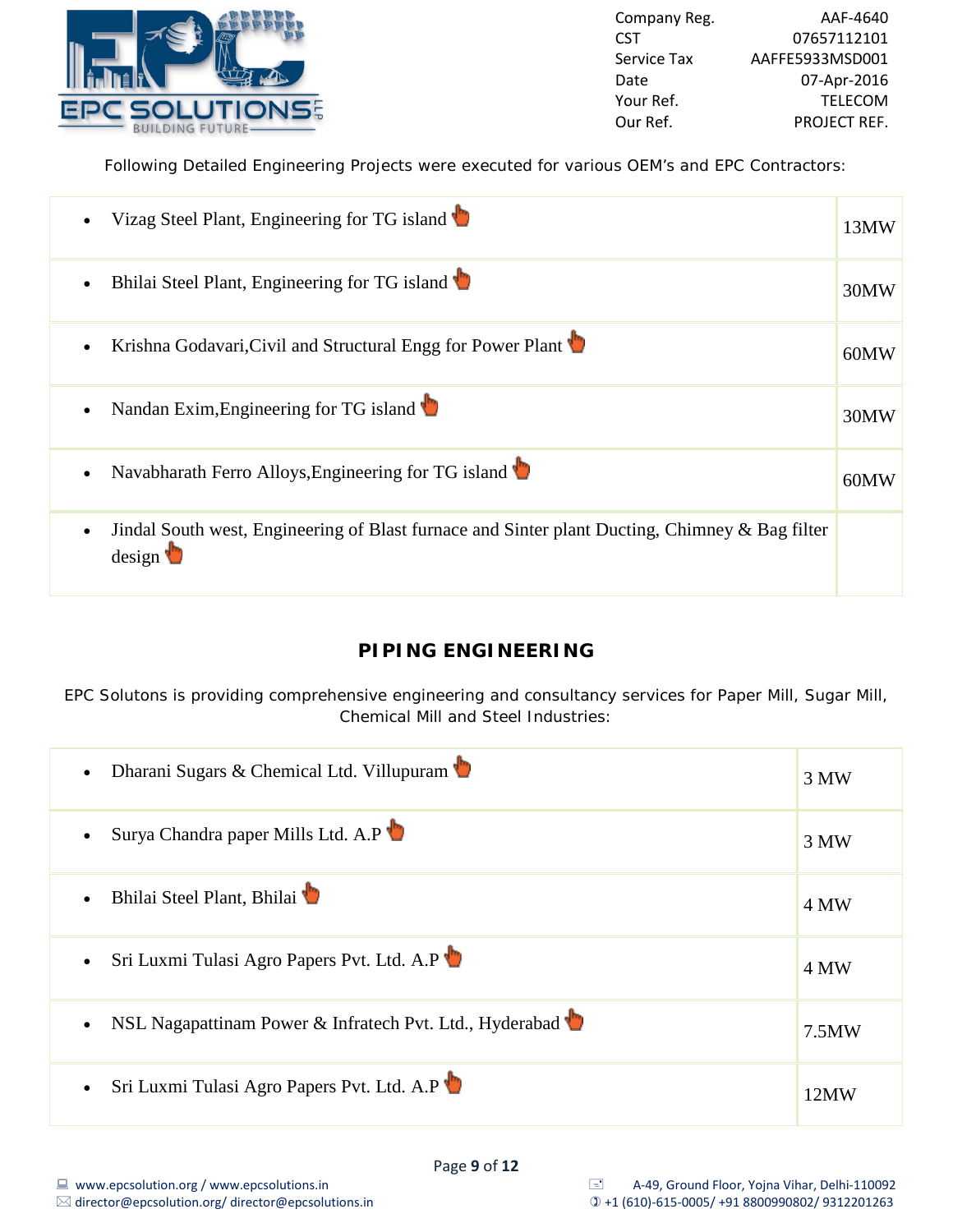

| Vizag Steel Plant, Vizag              | 14 MW  |
|---------------------------------------|--------|
| PT South pacific Viscose, Indonesia   | 14 MW  |
| S V Sugar Mills Limited, Kancheepuram | 15 MW  |
| Orient Paper Mills, Amlai-shahdol-MP  | 25 MW  |
| Bhilai Steel Plant, Bhilai            | 25 MW  |
| Lavan Oil Refinery Co. Iran           | 26 MW  |
| S V Sugar Mills Limited, Kancheepuram | 27.3MW |
| Orient Paper Mills, Amlai-shahdol-MP  | 30 MW  |

### **TECHNO ECONOMICAL FEASIBILITY REPORT (TEFR)**

EPC Solutions has prepared Bankable TEFR for the following projects which are in various stages of implementation:

## **COAL/GAS BASED**

EPC Solutions is providing comprehensive engineering and consultancy services for Paper Mill, Sugar Mill, Chemical Mill and Steel Industries:

| <b>IVRCL, Natural Gas based Power Plant in Tamil Nadu</b><br>$\bullet$     | 400MW |
|----------------------------------------------------------------------------|-------|
| <b>IVRCL, Natural Gas based Power Plant in Andhra Pradesh</b><br>$\bullet$ | 400MW |
| <b>IVRCL, Natural Gas based Power Plant in Maharashtra</b><br>$\bullet$    | 400MW |
| Artech Steel, Natural Gas based Power Plant in Karnataka                   | 150MW |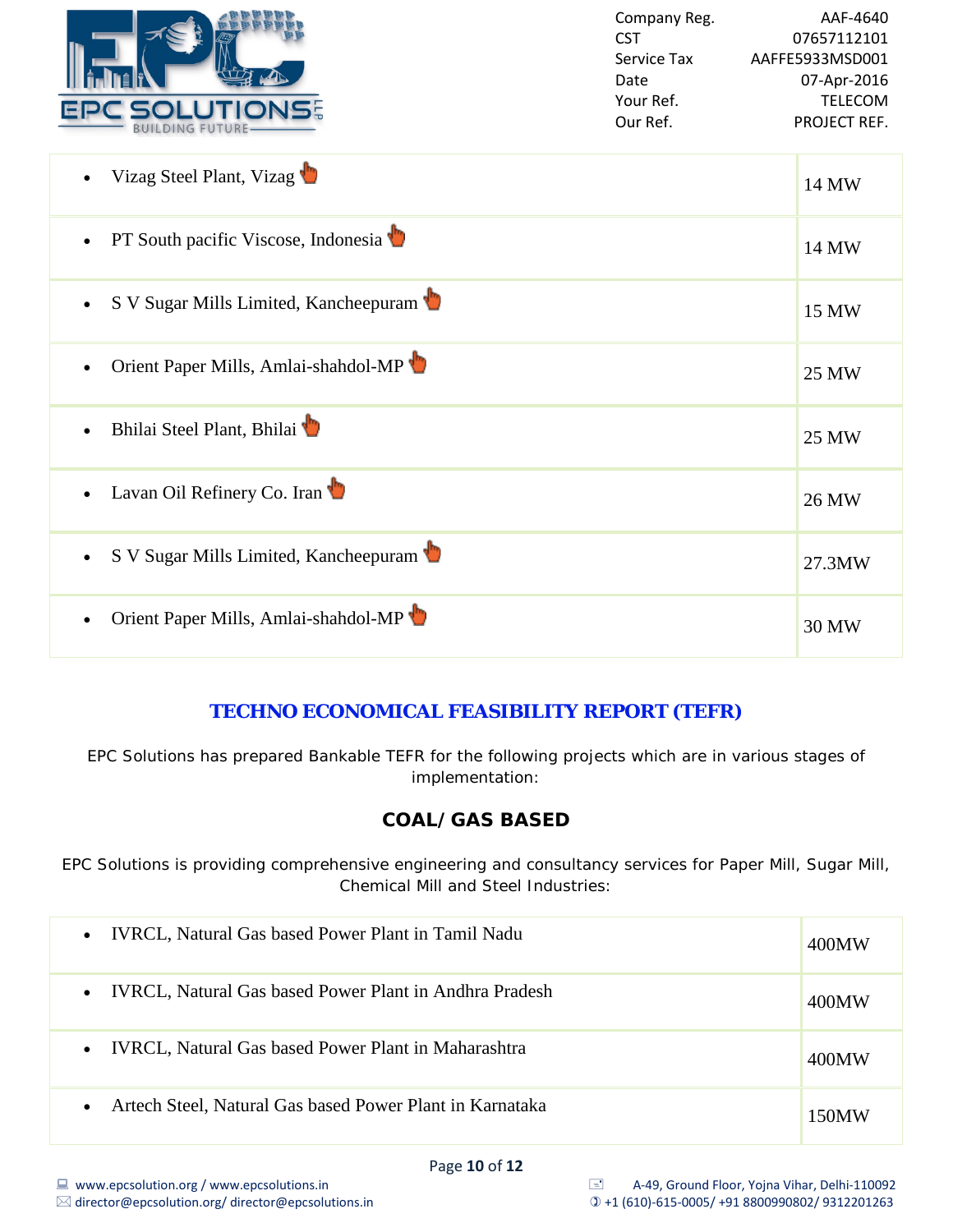

| Virupa Power, Coal based Power Plant in Andhra Pradesh                   | 100MW |
|--------------------------------------------------------------------------|-------|
| Shri Girija Power, Coal based Power Plant in Andhra Pradesh<br>$\bullet$ | 108MW |
| Shri Girija Power, Coal based Power Plant in Andhra Pradesh              | 459MW |
| BSRM, Coal based Power Plant in Bangladesh<br>$\bullet$                  | 150MW |
| Tannex Power, Coal based Power Plant in Tamil Nadu                       | 135MW |
| MG Power projects, Coal based Power Plant in Nalgonda                    | 135MW |
| Vasuki Power, Biomass based Power Plant, Haveri<br>$\bullet$             | 10MW  |
| Tara Power, Biomass based Power Plant, Latur                             | 10MW  |
| Bhoruka Power, Biomass based Power Plant, Kikeri                         | 6MW   |

# **MINI HYDEL**

| Assam Power Project Development Company Ltd, Dronapara MHS      | 2 MW    |
|-----------------------------------------------------------------|---------|
| Samrudhi Hydro Energy, KRS MHS, Mandya, Karnataka               | 1 MW    |
| Khandaleru Power Company Ltd, Khandaleru MHS, Nellore           | 6 MW    |
| Soham Renewable Energy India Pvt. Ltd, Nikkiladi MHS, Mangalore | 12.5MW  |
| Parvathavardini Power Pvt Ltd, Tunga MHS, Karnataka             | 3 MW    |
| B and S Energy Pvt. Ltd., Lokapavani MHS, Karnataka             | 1.5 MW  |
| Kishan Kanaiya Hydro Power Pvt Ltd Vododara SHEP, Gujarat       | 10.1 MW |